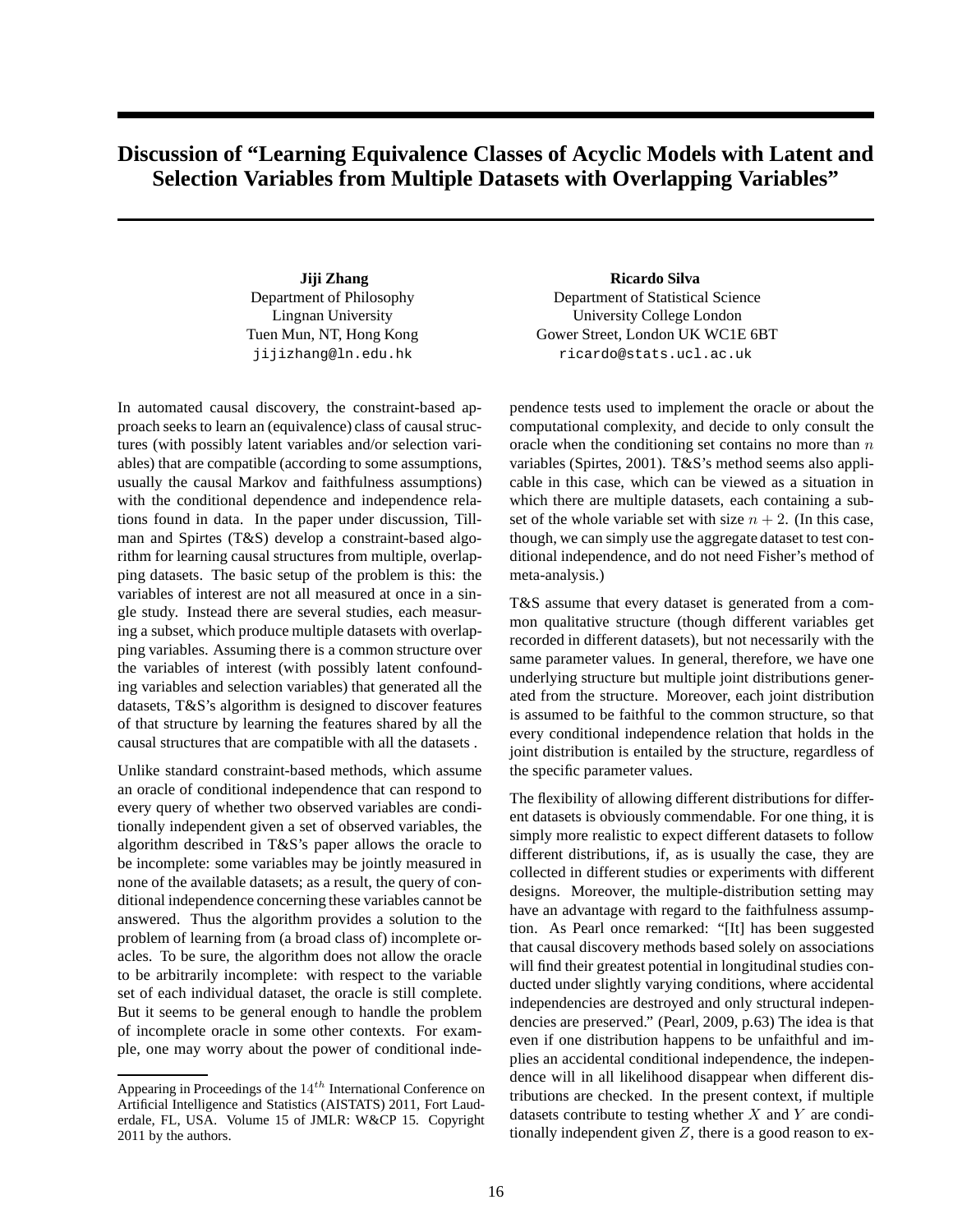pect that even if the conditional independence happens to hold unfaithfully in one dataset, other datasets, if they are faithful with respect to this particular conditional independence query, will guard against the misleading statistical decision that  $X$  and  $Y$  are conditionally independent given Z. In their paper, T&S propose to use Fisher's method of meta-analysis to integrate different datasets in testing conditional independence. Our speculation is that this method is to some extent robust against occasional violations of faithfulness in multiple-distribution settings. We are curious to see some empirical results on this matter.

Let's now turn to the common-structure assumption. The idea is that there is a common DAG structure representing the data-generating process for each dataset. T&S allow the possibility of selection bias, so this underlying DAG may contain selection variables. A selection variable is a variable that remains constant in sampling; as a result, whatever dependence or independence found in the sample is conditional upon the variable (taking a certain value). In the simplest case, a selection variable matters for causal inference when two variables of interest both causally influence the selection variable, in which case conditioning on the selection variable (a collider) induces an association between the variables of interest that is not attributable to either direct causal influence between the variables or a common cause of the variables. What T&S need to assume is that all the datasets, despite coming from different studies or experiments, nonetheless share the exact same selection variables (perhaps even with the same values, though this is not necessary if linear Gaussian parameterization is assumed). This aspect of the assumption seems to us not very plausible. Considering that researchers, at least in normal cases, do not intentionally introduce selection bias in experimental design, it would take quite a coincidence to have the exact same selection bias in multiple experiments. Possible relaxation of the assumption of common selection bias is worth exploring.

More generally, there may be situations in which the common-structure assumption is known to be false. It might be known, for example, that one dataset comes from a controlled experiment, while others come from observational studies. Different experiments may also carry out interventions on different variables. How to learn from such datasets, whose underlying structures are overlapping but not identical, seems to be a natural follow-up question.

The contribution by T&S also provides a framework that can go beyond discovering a collection of Markov equivalence classes. Consider the problem of inferring the presence of latent variables, their relation to the observables, and the relation among themselves (Silva et al., 2006). For instance, suppose data for a natural process is generated according to the following causal structure

$$
L \to X_1, L \to X_2, L \to X_3 \dots, L \to X_K
$$

but where  $L$  is never observed, or even known to exist a priori. Under a variety of assumptions, such as faithfulness and linearity, several causal claims can be inferred from the marginal distribution of  $\{X_1, \ldots, X_K\}$  without further assumptions about the number of latent variables and their marginal distribution. Given the existence of many studies where observed variables are recorded with the intent of measuring latent concepts of interest (up to some measurement error) (Bartholomew et al., 2008), it is important to provide tools to unveil such relationships.

For a variety of reasons, such studies have overlapping variables. In medicine, psychology or social sciences this is particularly evident: each  $X_i$  might record an answer to a question probing a target latent trait of interest (say, propensity to anxiety disorder). Such a trait might be measured in a study that uses some but not all of the questions from a different study, while including a few more. Cudeck (2000) approaches this problem under the assumption of a given structure and common distributions. In principle, this could be done with standard missing data models, but Cudeck's main goal was to explore the possibility of combining assumptions and data to identify joint distributions of variables which were never observed together. The framework by T&S could be adapted to such a scenario, where different marginal distributions, augmented with latent variables, contain different independence constraints. Tests for independence should now be done in an indirect way by exploring assumptions such as linearity (Silva et al., 2006) — which again means we have a special type of limited information about the Markovian structure of the joint distribution. T&S already equip search algorithms with the possibility of working under incomplete independence information. This seems a promising starting point for such problems.

Concerning other families of constraints that could be exploited, T&S mention functional constraints with additive errors such as the one introduced by Hoyer et al. (2009). Such a framework provides a different approach for identifying causal structures, one that often results in much simpler equivalence classes. Since additive error models are not closed under marginalization, however, other issues will arise: what would that mean when one model has additive error, if the error might actually come from a variable observed in another dataset, where the relationship was non-additive?

Some closing comments on model-based approaches: T&S correctly point out that score-based methods using standard methods such as Structural EM (Friedman, 1998) might underperform in their scenario. In theory, however, this is true only to some extent: if one does not extend such approaches to deal with different distributions. There is no conceptual barrier against dropping this assumption, and the Bayesian framework is particularly suitable if one is willing to tie the parameters from the different submodels